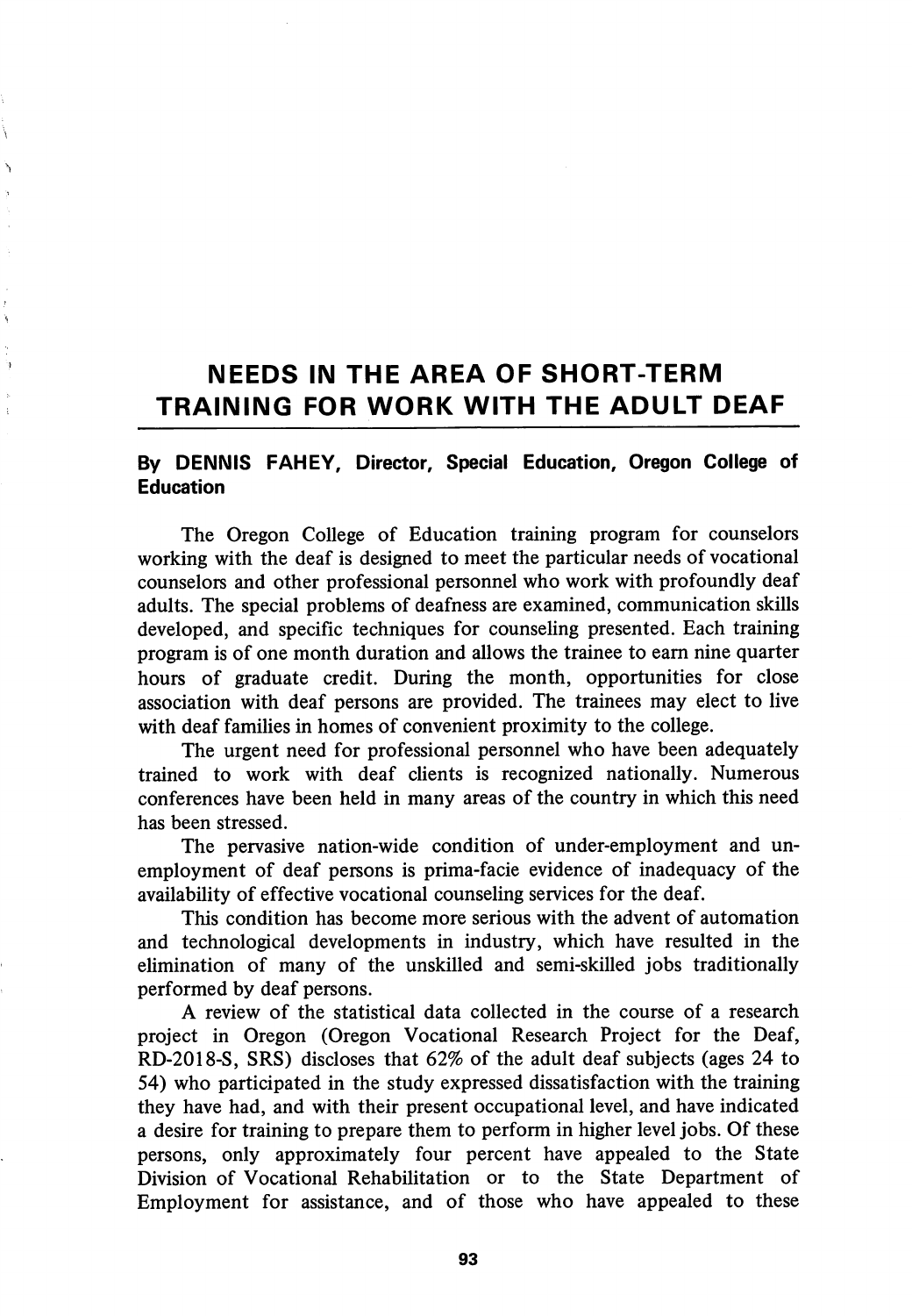agencies, only a small percentage have expressed satisfaction with the services provided.

The number of counselors who have received training in the special techniques requisite for effective counseling with the deaf, and who are oriented to the problems consequent to the condition of deafness, is totally inadequate to meet the counseling needs of the deaf population. Dr. Boyce Williams (Hearing and Deafness; Davis and Silverman; Holt, Rinehart, and Winston; page 524) states that; "The effectiveness of vocational guidance for the deaf rests considerably on the availabiility of special knowledges and skills in certain areas of work, especially the evaluative and counseling activities."

Ada Morgan Hill {Hearing and Deafness; Davis and Silverman; page 506) writes that "The counselor must have a keen understanding of the psychological effects of deafness if he is to deal successfully with the hearing handicapped."

Dr. Stephen P. Quigley, Professor, Institute for Research on Excep tional Children, University of Illinois, states that "The persistent problem of providing occupational placement commensurate with ability indicates the unique skills which a counselor with the deaf must have." (Report of a Workshop on Rehabilitation Casework Standards for the Deaf; University of Illinois Press; 1966; page 4). Dr. Quigley continues, "The Vocational Rehabilitation Administration has long recognized this problem and has acted to alleviate it. Programs have been established which provide for the preparation of specialized counselors of the deaf." A comparatively small percentage of deaf persons who are in need of vocational counseling assistance appeal to state agencies for such service. Mr. R. G. Sanderson, counselor in charge of services for the deaf in the State of Utah, and former President of the National Association for the Deaf, attributes this to the fact that few DVR or State Employment Service agencies are staffed to provide appropriate services for the deaf. Mr. Sanderson states that "Referrals (to DVR) may take care of themselves quite readily if it should become known to the deaf community that there is, in DVR, a counselor who is truly an expert at manual communication."

Mr. Douglas J. N. Burke, Supervisor (former). Unit for the Hard of Hearing, Department of Vocational Rehabilitation, Washington, D.C., states that "A counselor who does not have reasonable knowledge about deafness and problems of the deaf, and does not have a program of services oriented to meet the needs of the deaf will be ineffective, even if he has the desire to be of substantial service." (A Report of a Workshop on Rehabilitation Casework Standards for the Deaf; University of Illinois Press; 1966, page 24).

Dr. Richard Johnson, Administrator (former). Program for the Deaf and Hard of Hearing, Lapeer State Home and Training School, Lapeer, Michigan, further expresses the need for persons trained as specialists for the deaf in the following statement; "The deaf specialist in most State DVR

94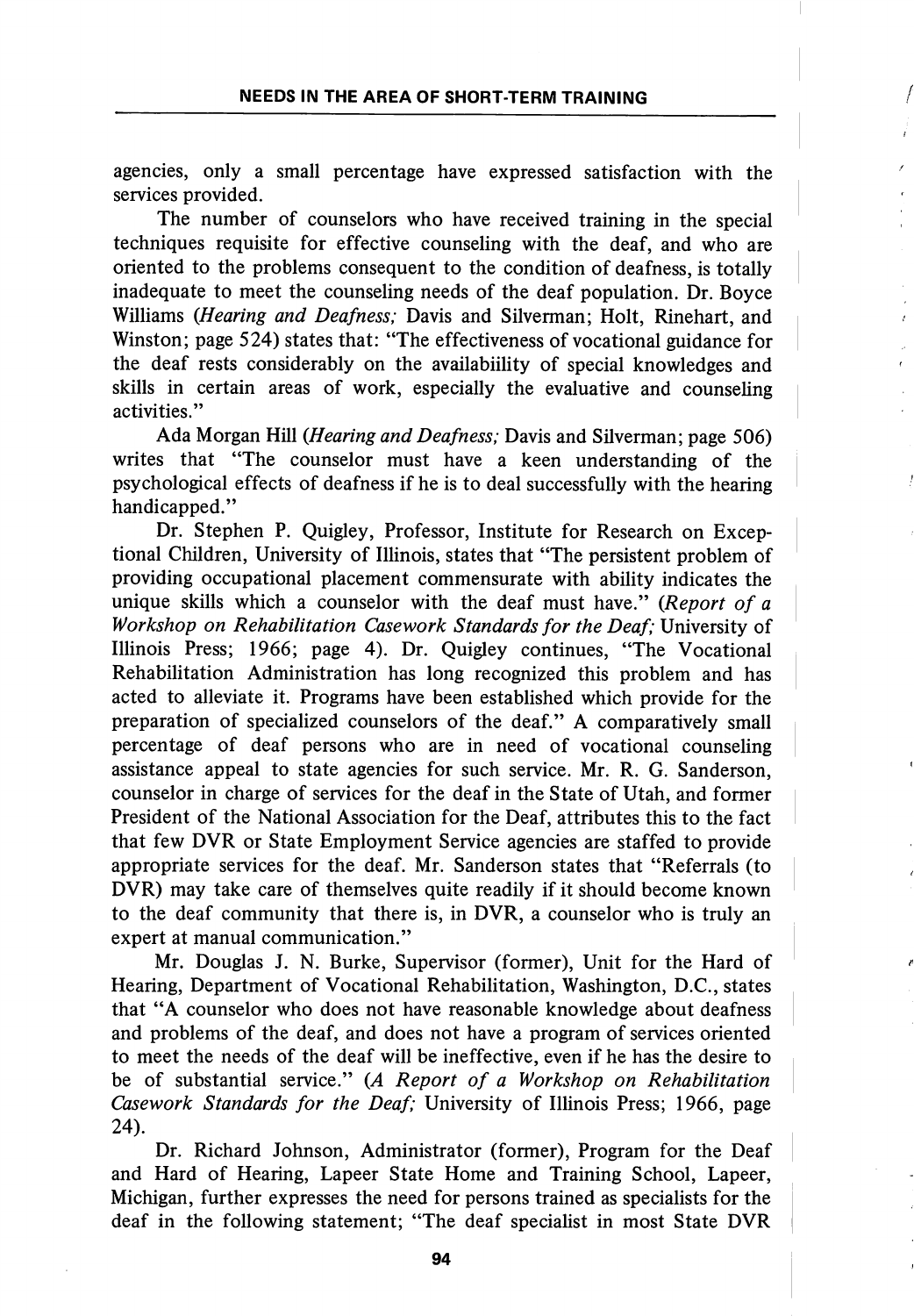agencies is an exception, rather than the rule. In a large number of State and local agencies, the counselor who handles deaf clients does so as merely one more case in his overall general caseload."

There is much in the literature on the deaf to confirm that deaf persons have not received the quality of service which would instill confidence and acceptance of DVR and public employment service agencies.

T. J. Holdt, Administrator, Oregon Vocational Research Project for the Deaf (now completed), points out that "It should be recognized that remedial and corrective programs for the deaf can be Planned and developed but they cannot be *implemented* without the connecting link between the deaf client and the solution to his problems  $-$  and that link is the *adequately* trained counselor. Therefore, it is imperative that a sufficient number of trained counselors be made available to serve the needs of the deaf population."

The need for counselors who are trained to work with the deaf and seriously hearing impaired has become critical during the past few years, and will become more critical in the future, for the following reasons:

- (1) Increase in the caseload for counseling and rehabilitation services for the deaf, because of the increase in the incidence of deafness.
- (2) Disappearance, or "phasing out", of many kinds of work traditionally performed by deaf persons.
- (3) Increased emphasis on the use of assessment instruments being developed and standardized for use with deaf clients in the counseling situation.
- (4) Planning, development, and implementation of programs for the education and training of adult deaf, in national institutions, such as the National Technical Institute for the Deaf, and Gallaudet College, and integration of the deaf into hearing classes in State colleges, and establishment of programs for the deaf in community colleges, as Seattle, St. Paul, and Delgado.
- (5) National emphasis on rehabilitation for all handicapped persons, as evidenced by the establishment of "Governor's Committees on Rehabilitation" in 46 states.
- (6) An increased awareness on the part of the deaf population of the need for counseling assistance that they may achieve their rightful place in the economic and social order.

The Rehabilitation Service Administration has suggested that 500 counselors for the deaf will be needed for new positions and replacements each year by  $1975<sup>1</sup>$  Tully<sup>2</sup>, in a study of State agency needs in the

 ${}^{1}$ Report on Conference of Directors of Counseling the Deaf Programs, Arkansas Rehabilitation Center, Hot Springs, Arkansas, March 1, 1971.

 $^{2}$ Tully, Norm; Role and Function of Rehabilitation Counselors with the Deaf. Unpublished doctoral dissertation. University of Arizona, 1970.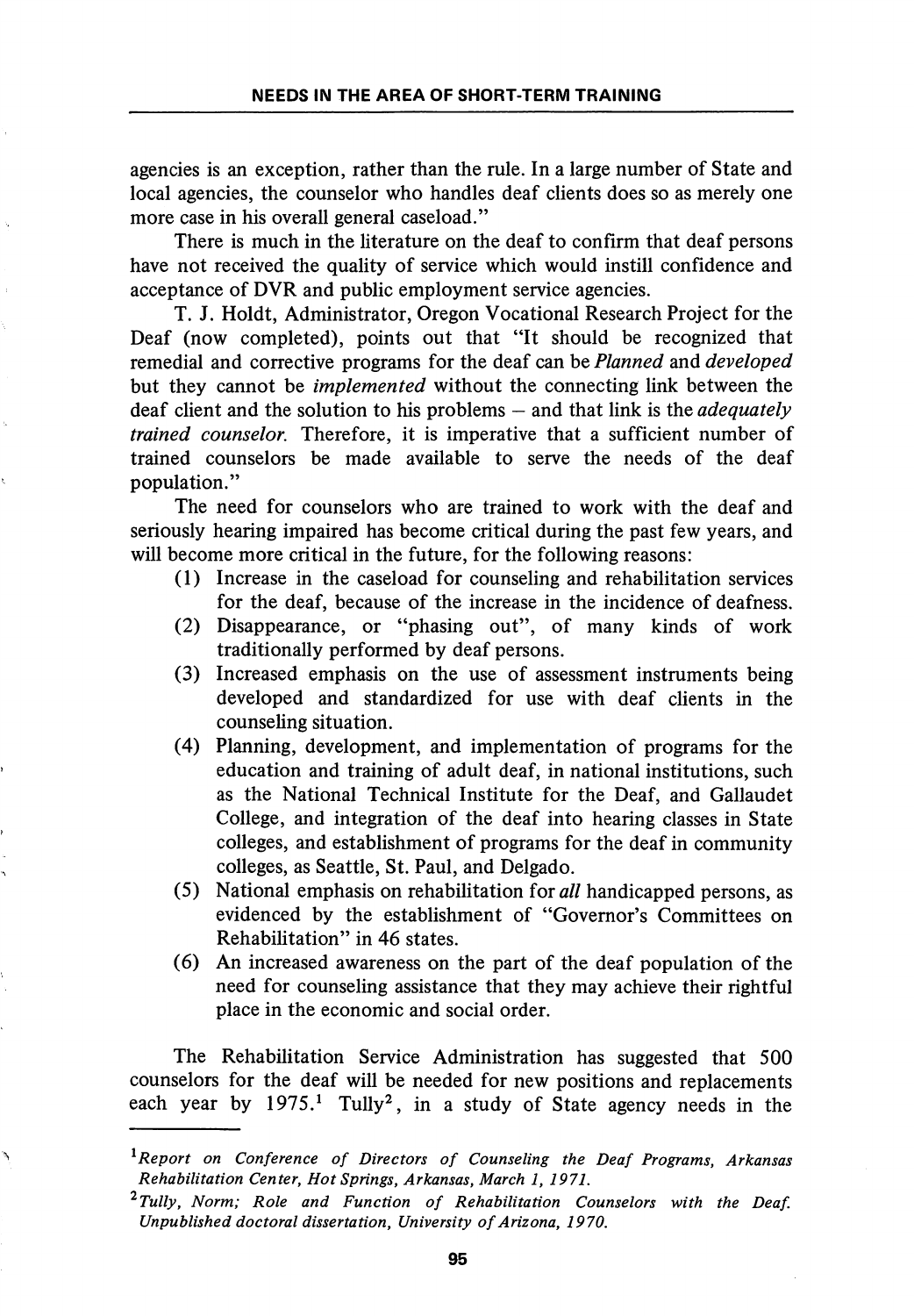rehabilitation of the deaf, reported that 276 new positions for rehabilitation counselors for the deaf will be opening up by 1975.

This program is one of several in the area of communication disorders offered by the Oregon College of Education. The other programs are for teachers of the deaf, audiologists, speech correctionists, teachers of children with learning disabilities, teachers of children with multiple handicaps, and teachers of the mentally retarded. Regular college staff members participate in the "Program in Counseling the Deaf and Hard of Hearing Adult" by conducting classes, assisting in seminars, and in supervising some of the practicum experiences and field trips of the trainees. The strength of the program has been enhanced by the varying backgrounds and competencies of the cooperating staff members.

Since the inception of the program, over 240 persons have attended. These trainees were professional workers from fields of vocational rehabilitation counseling, public employment service counseling, audiology, guidance counseling, psychology, religion, social work, and education.

The planning and development of the program has had the continued cooperation and support of the Oregon Cooperative Council for the Deaf, the Oregon Division of Vocational Rehabilitation, Washington Division of Vocational Rehabilitation, the Seattle Speech and Hearing Center, Seattle Community College, Oregon State School for the Deaf, the Oregon Association for the Deaf, and the staff of the Division of Special Education and Rehabilitation at the Oregon College of Education.

## I. Objectives of the training program

A. To train rehabilitation counselors and other professionals engaged in activities providing counseling services to the deaf in the special techniques requisite to the successful performance of such services.

B. To orient such a person to the physical, psychological, psycho-social, emotional, and educational effects and implications of severe hearing impairment.

C. To create an awareness on the part of the trainee of the occupational and vocational problems of the deaf, the importance of exploring such problems, and the need for constructive planning and programming for the alleviation of such problems.

D. To familiarize the trainee with the literature relevant to counseling the deaf and to current research in the area of deafness.

E. To generate a high level of interest in the trainee in working with deaf clients.

F. To increase the quality and effectiveness of the traineels counseling service when he returns to the field.